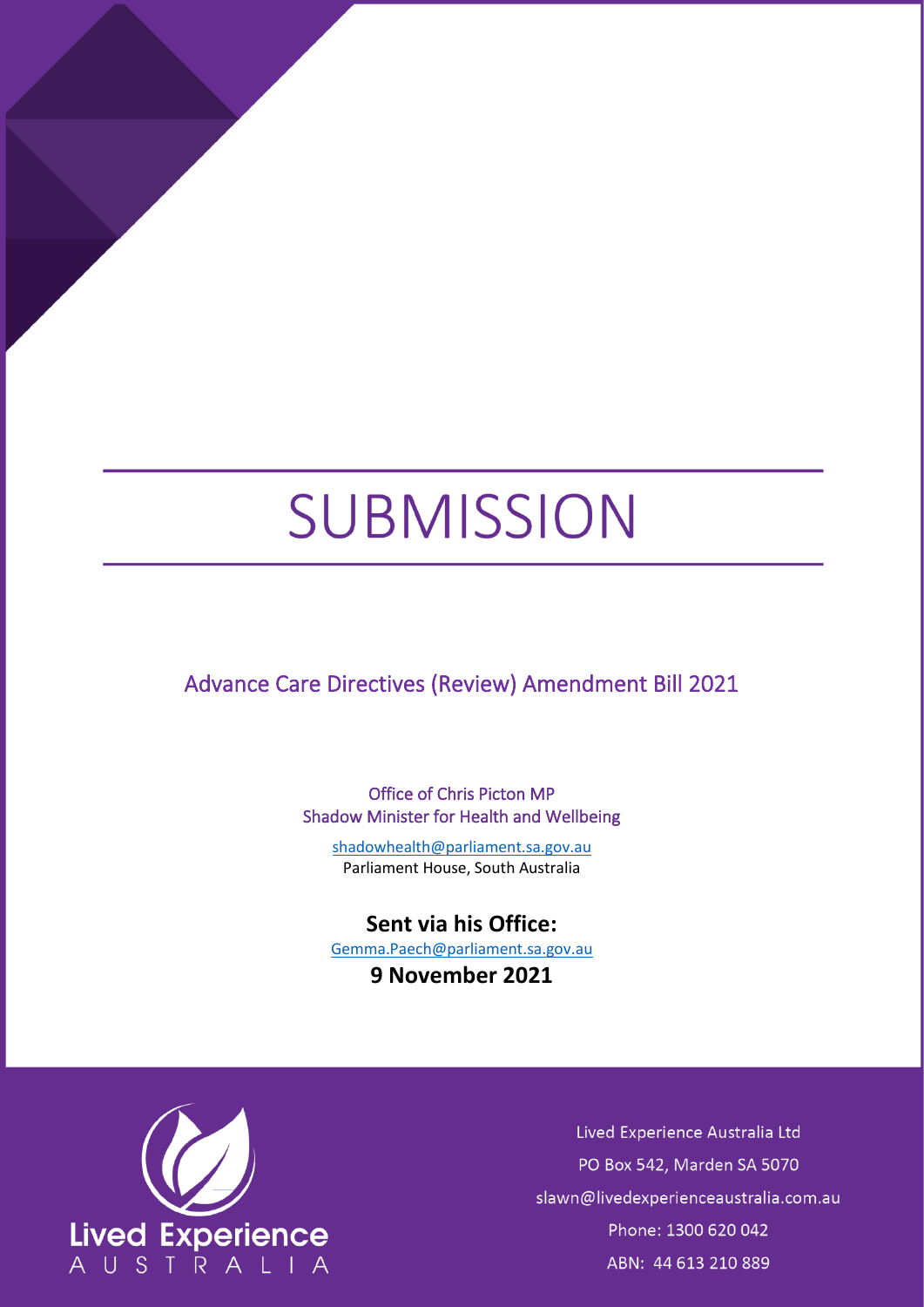# Contents

# <span id="page-1-0"></span>Introduction

Lived Experience Australia (hereafter LEA) is a national representative organisation for Australian mental health consumers and carers, formed in 2002 with a focus on the private sector. Our core business is to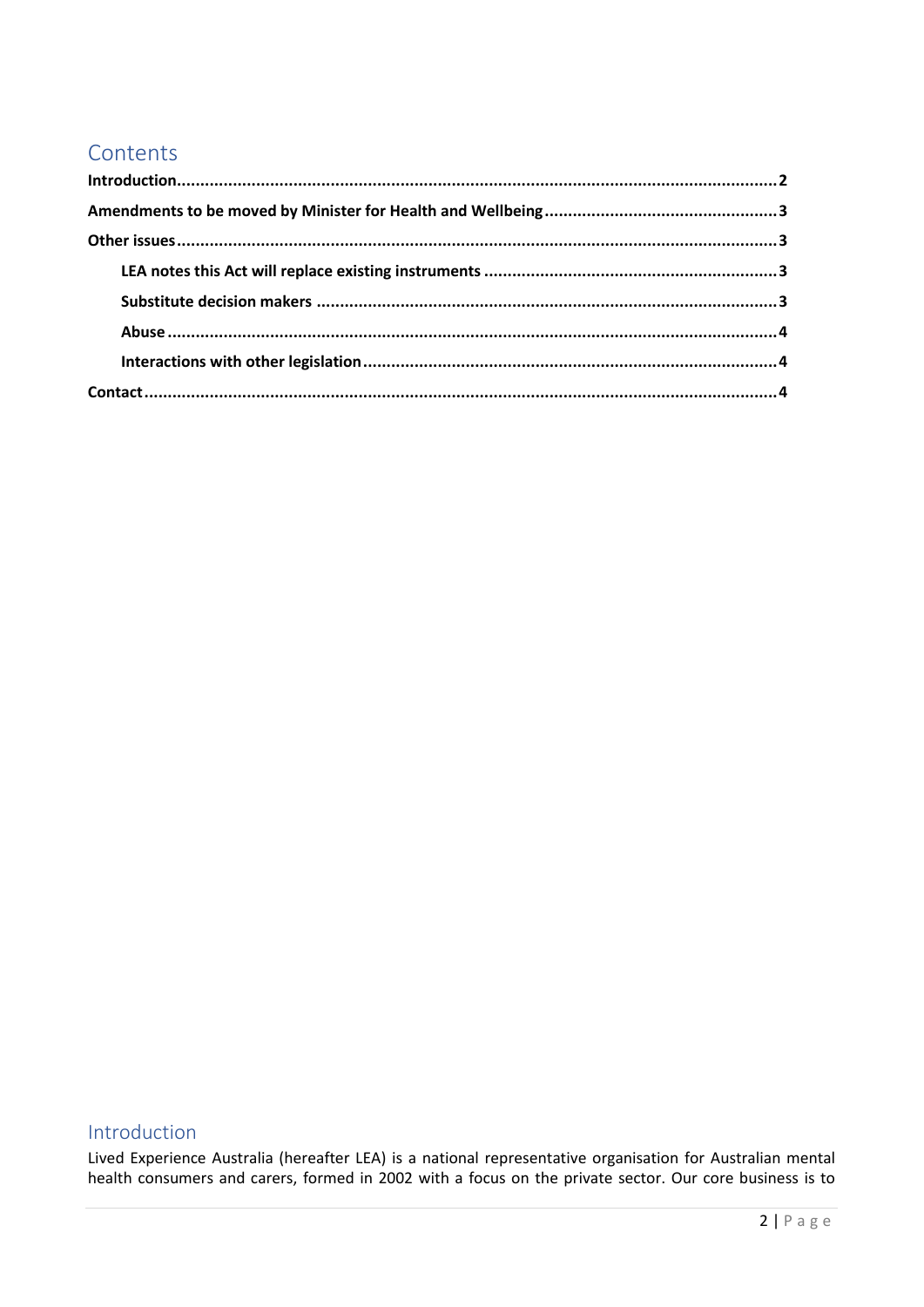advocate for systemic change, empowerment of consumers in their own care, promoting engagement and inclusion of consumers and carers within system design, planning and evaluation and most importantly, advocating for consumer choice and family and carer inclusion.

LEA welcomes this Bill to amend the **Advance Care Directives (Review) Amendment Bill 2021.**

LEA shares the view of many in regarding Advance Care Directives as essential to a person's ability to decide how they want any future decisions about health care, where they live (accommodation

arrangements) personal affairs and the appointment of any substitute decision makers acted upon.

LEA supports and notes in the introduction and readings of Hon R.L. Lucas (Treasurer) on behalf of the Minister for Health wherein he talks about the principles of self-autonomy and believing that a person's wishes are respected underpins Advance Directives.

## <span id="page-2-0"></span>Amendments to be moved by Minister for Health and Wellbeing

#### **36A—Certain provisions of advance care directive of no effect where suicide attempt or self-harm** LEA supports the inclusion of this amendment.

Sadly, suicide thinking, suicide attempts and self-harm are increasing despite the initiatives to reduce the incidence.

LEA is aware that suicide is often based upon environmental factors such as loss of employment, financial or relationship breakdowns, etc which at the moment can certainly make a person's reactions to one of hopelessness, this thinking can change with time, good treatment and support both from health professionals and family and friends.

LEA supports the inclusion of the amendment which allows health care professionals to ignore any provisions with an Advance Care Directive as it specifically pertains to a suicide attempt or self-harm.

With the SA Voluntary Assisted Dying Act coming into effect on 1 July 2021, people with unsustainable and in their view unmanageable health conditions who decide to die with dignity are now not likely to attempt suicide and therefore the Advance Care Directive amendment will probably not have effect in these cases.

# <span id="page-2-1"></span>Other issues

However, there some concerns or queries LEA wishes to raise.

- 1. The Act creates a single Advance Care Directive 'to replace the existing Enduring Power of Guardianship, Power of Attorney and Anticipatory Directions' documents.
- 2. Requirements in relation to appointment of substitute decision makers and their empowerment.
- 3. Amendments in relation to the Office of the Public Advocate where a reasonable suspicion of elder abuse exists
- 4. Appointment of a Guardian
- 5. Interactions with other legislation i.e. (Mental Health Act, NDIS Act)

Regarding all these points, people with mental illness could be seen to be handled differently. We bring to your attention that mental illness, whilst chronic in many people, can also be within that chronicity, episodic in nature. Whilst this complicates matters, people are still able to provide their wishes in relation to what they would like to happen in cases noted above i.e., medications, treatments, health care treatments, who is to be involved, where they prefer to live etc.

### <span id="page-2-2"></span>LEA notes this Act will replace existing instruments

LEA was unaware this Act will replace existing instruments as noted above but also note the interaction between these and the SA Mental Health Act which we speak to below and wonder what this situation is.

### <span id="page-2-3"></span>Substitute decision makers

Substitute decision makers in terms of family, or carers are sometimes now used without an Advance Directive in place. LEA strongly supports this being part of any direction and the resulting action of empowering them to assist and support.